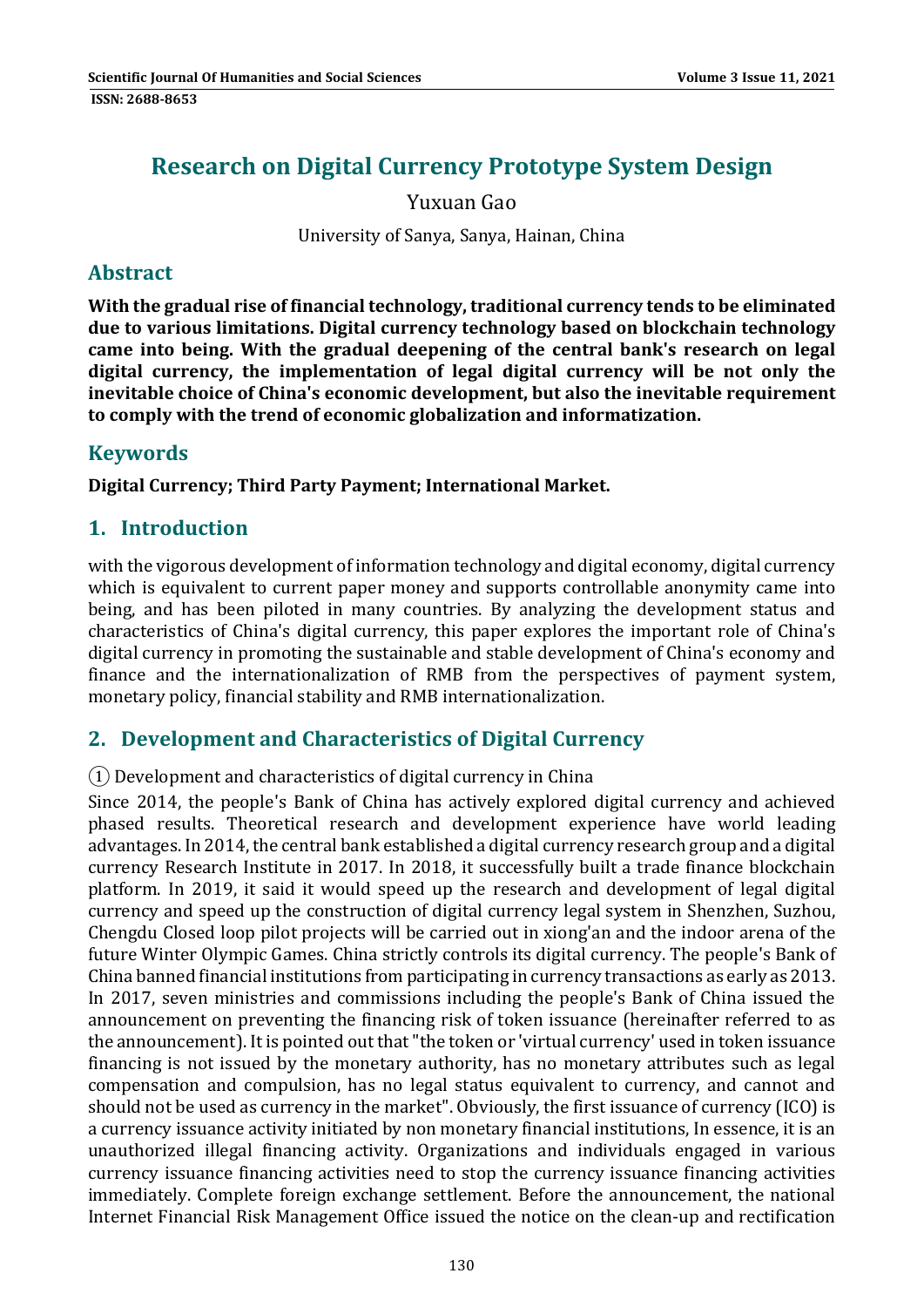#### **ISSN: 2688-8653**

of token issuance and financing. Digital currency is facing special legal threats, so it should actively respond and play a role. As a leader in the future international monetary field, the Central Bank of China actively participates in the legal research of digital currency.

②Development and characteristics of digital currency abroad 

At present, central banks around the world are actively exploring and strengthening the issuance and application of legal digital currency in order to develop global finance and break sanctions. In 2015, the Central Bank of Ecuador launched the national version of digital currency to alleviate inflation. In April 2018, the Central Bank of Sweden provided consumers, enterprises and public institutions with legal e-krona; In September 2019, the Central Bank of Brazil announced that it would launch a new digital currency payment system based on largescale chain technology by 2020. The Management Committee of the European Central Bank said that the Central Bank of Brazil is actively exploring and studying the digital currency of the Central Bank of Brazil. So far, many countries have made great progress in the research and development of central bank digital currency, and plan to issue "central bank digital currency". In order to reduce currency transaction costs and strengthen financial supervision, countries actively develop or explore the issuance of digital currency by central banks. Ecuador, Senegal, Tunisia and Uruguay have issued their own digital currencies, mainly to promote inclusive finance and reform the domestic financial system. Sweden, Thailand, Russia, Bahamas and other countries plan to introduce central bank digital currency. Its main purpose is to supplement cash flow and reduce transaction costs. At present, Britain, Kenya, Singapore, Canada and other countries are still in the research stage, and the national authorities have some confidence in its development. The Federal Reserve said that the United States has not decided whether to issue digital currency and believes that the currency should be used as a supplementary payment tool for cash and electronic payment, not a substitute.

According to a recent report of the bank for International Settlements (BIS), cdbc will grow rapidly by 2020. By July 2020, at least 36 central banks around the world announced the cdbc plan. Uruguay, Ecuador and other Latin American countries took the lead in completing the cdbc retail pilot project. Other countries have also begun to develop and test CBDC. The Eastern Caribbean monetary union, composed of eight other economies such as Anguilla and Saint Lucia, said that it is testing the legal digital currency based on the blockchain. The Central Bank of Brazil also said that Brazil should officially adopt CBDC by 2022. In Asia, the Central Bank of Korea plans to test Fiat digital currency by 2021 and has reviewed its first phase of research and development. The Central Bank of Japan also announced plans to test the basic functions of legal tender in fiscal year 2021.

## **3. Impact Analysis of Digital Currency**

- **①** Impact of domestic issuance of digital currency
- A. The impact of digital currency on third-party payment
- (1) Change the pattern of payment market

Digital money, WeChat payment and Alipay are digital Renminbi display methods. However, digital currency has greater payment convenience and credit support. The existing third-party payment requires both buyers and sellers to be the other party, and both parties can pay under the condition of network. The digital currency payment allows both parties to pay offline. More importantly, the RMB payment service of the digital central bank is better than the third-party payment service, such as unlimited compensation, anonymous control, etc. Digital currency is the responsibility of the central bank and is directly related to the clearing system of the central bank, because it does not depend on the account. The whole payment process can be completed by completing the transfer of currency ownership. Therefore, it has the characteristics of "payment is settlement". In addition, compared with the three party payment methods such as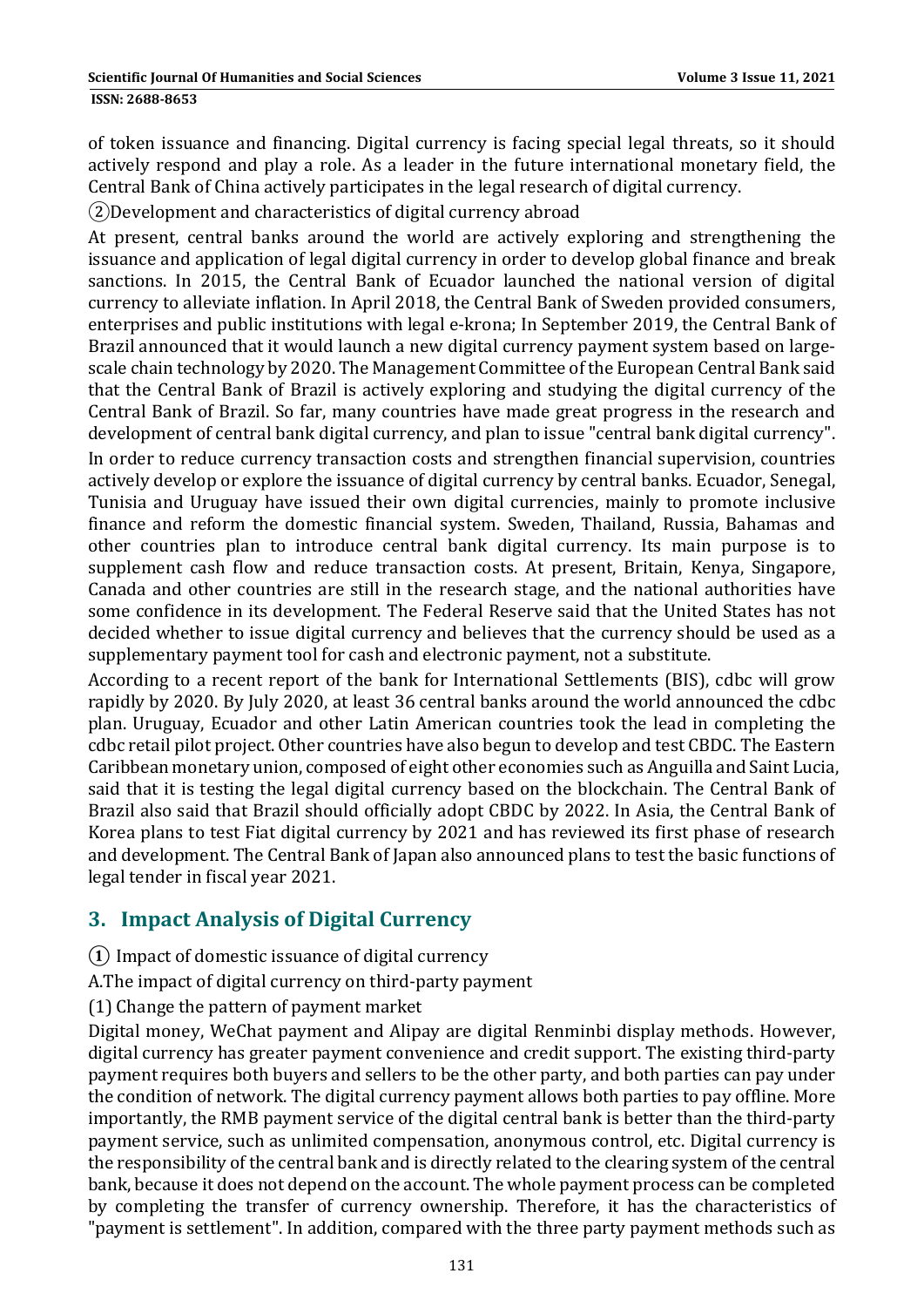#### **ISSN: 2688-8653**

microfinance and Alipay, the central bank's digital currency has higher legal status and technical advantages. However, it will be the choice of the market whether it can finally replace the new electronic payment means and become the main payment means in the form of mainstream currency and even cross-border digital currency.

(2) Replace part of credit investigation and risk control business

The credit investigation and risk control business of third-party payment institutions are supported by the big data obtained from their payment business, so as to expand microfinance products such as cash loans, such as borrowing and spending. In addition, these institutions can judge the credit status of users according to the repayment time, and can better provide risk identification services for enterprises, that is, the application of digital currency login does not include the operating system of third-party payment institutions. The third-party payer cannot access the relevant payment data, and a large amount of data may lose the data source of credit and risk control services, and the enterprise will face great direct survival pressure. Although third-party payers can participate in digital currency operation, anonymous control, etc. Their data scope is limited by third-party payers, which affects their business development. In short, digital currency will become a part of the third-party payment transaction. Whether considering the third-party payment user flow or embedded data source, the big data credit and risk control business based on the user identity information of the payment account, the business data of big data, and the transaction data will be seriously affected, If we want to further develop this business, we need to consider new directions. Similarly, if the third-party payment can act as an app for the landing of digital currency, the problem of data limitation will be alleviated. If the central bank needs to establish its own payment channels and complete closed-loop planning, the plan will be completely independent of the third party payment institutions. Other businesses based on Alipay's derivative business will be replaced, but the third party payment institutions have advantages in scenario coverage. Early promotion of digital money may also require support from these organizational scenarios. In the future, third-party payment institutions need to deal with the scene cooperation and differentiated competition with other digital currency operators, and timely participate in the central bank's digital currency issuance mechanism.

(2) The impact of issuing digital currency abroad

(1) To improve the settlement efficiency of the international settlement market, the impact of digital currency on the international settlement market is huge. In international trade, the international settlement market plays a media role. In foreign exchange transactions, the payment process needs to transfer funds from the first account.

The bank for International Settlements first carries out liquidation, then foreign exchange conversion, and then foreign bank liquidation. The whole process involves multiple stages, which not only has complex steps, high transaction cost, but also takes a long time. When funds arrive at the final receiving bank through the paying bank, they need to go through several banks, and the business hours of each bank are different. Each bank must go through the workflow related to anti money laundering and anti terrorist financing, and the payment time will be extended to. However, the emergence of digital currency has helped us simplify the payment process. The payment funds do not have to be transferred to the bank for International Settlements for clearing, but directly to the exchange institution that accepts digital currency, and then from this institution to the seller. On the one hand, it has accelerated the launching process of the original "global Interbank Financial Telecommunications Association" (Swift), shortened the time of cross-border settlement, and on the other hand, reduced the cost of crossborder settlement.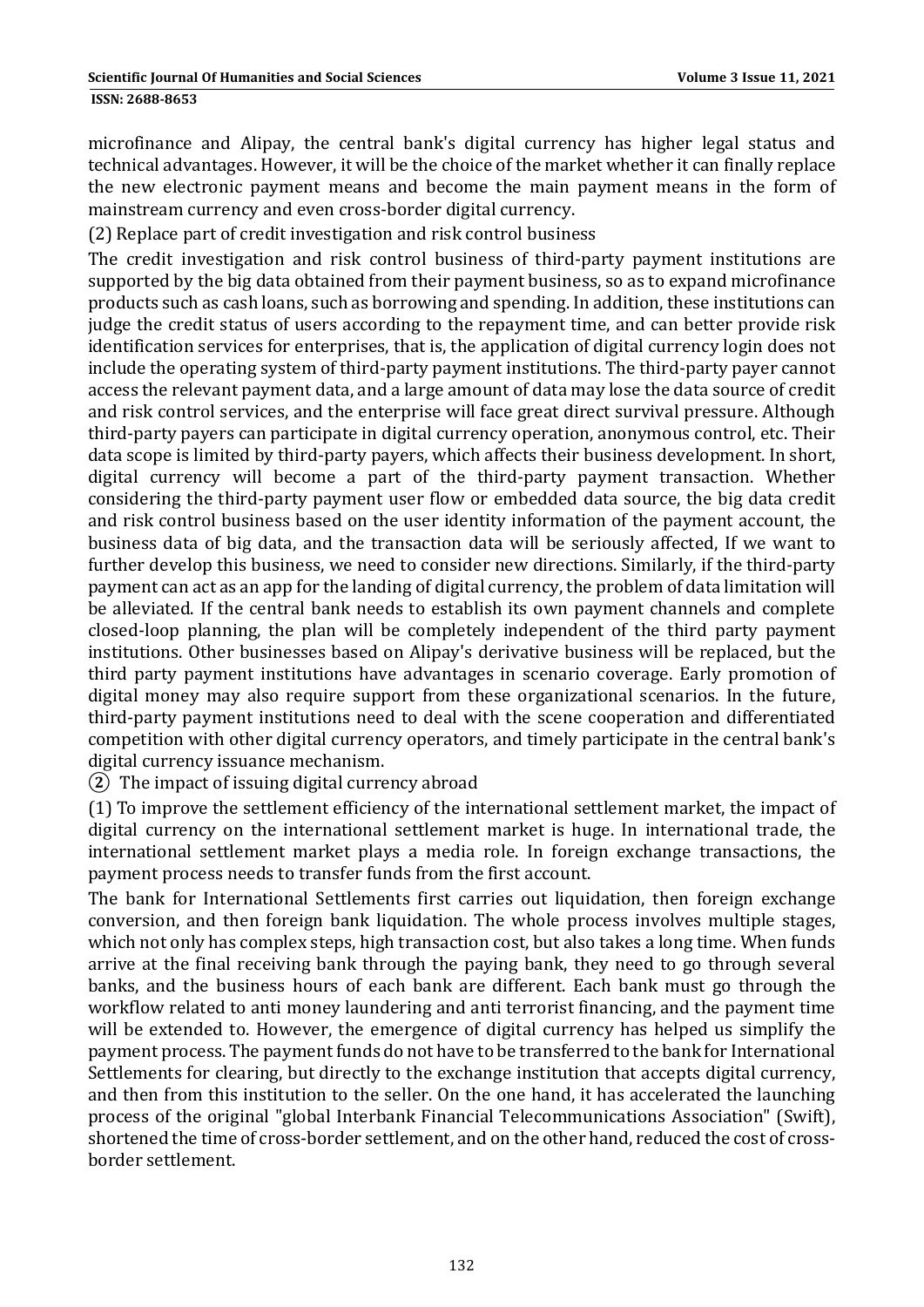### (2) Stable currency value

International trade is divided into two links: commodity transfer process and currency transfer process. The standardized operation of international commodity trade constitutes the international trade system. The institutionalization of cross-border currency flows constitutes the international monetary system. The impact of the international monetary system on international trade can be imagined. Maintaining currency stability has always been an important part of the international monetary system. Traditionally, the international exchange rate system is divided into fixed exchange rate system and floating exchange rate system, but both fixed exchange rate system and floating exchange rate system are easy to cause currency fluctuation and affect the normal operation of international trade. Under the floating exchange rate system, the instability of exchange rate will increase the uncertainty of international economic exchanges. International settlement may even lead to the transfer and redistribution of international wealth. To a certain extent, this has caused the instability of the international trade market, promoted the sharp increase of international capital flows, increased the difficulty of cost calculation and international settlement, and may even cause the transfer and redistribution of international wealth, and exacerbated the turbulence of the international trade market to a certain extent. Therefore, when foreign exchange fluctuates greatly, it will directly affect the export volume of international trade, so as to avoid taking risks. Under the fixed exchange rate system, because the exchange rate remains relatively stable, the exchange rate can hardly play the role of economic leverage in regulating the balance of payments. When a country has a balance of payments deficit, the exchange rate of its own currency will fall. In order to preserve the value of its own currency and maintain the fixed exchange rate mechanism, it is necessary to adopt a deflationary monetary policy or fiscal policy, otherwise fiscal deflation may lead to deflation, decline in exports and instability of the local currency. Due to the technical advantages of digital currency, even in the absence of network, both parties can trade freely and easily without the participation of third-party intermediaries. If digital currency is used as a global currency in the future, it will eliminate the uncertainty of exchange rate to a great extent, help maintain currency stability, promote healthy economic development and promote the stability of the international monetary system.

(3) Enhance the security of trade and financial services

With the frequent trade between countries, the development of international trade will accelerate. Security is the primary consideration for all countries to trade. Digital currency is a special technological innovation in the financial market. Its emergence will greatly improve the security of national trade and financial services. The digital currency wallet implements hierarchical management. If users make a large number of payments or transfers, they must use a high-density combination of real name information. This process can provide complete transaction records and find data sources. Its existence is based on real-time synchronization, which will make the data more secure and reliable.

In addition, there are some difficulties in the credit business between the previous commercial banks. The borrower's repayment ability and personal credit are the most concerned problems of commercial banks. Individual credit information can only be downloaded and referred to in the credit investigation center with my consent. In this process, there may be errors in the bank's judgment of the borrower because the data is not updated in time. However, the realtime and synchronous digital currency transaction data reduces this error to a certain extent and improves the security of financial services.

# **4. Advantages and Disadvantages of Physical Currency and Digital Currency**

(1) Advantages and disadvantages of digital currency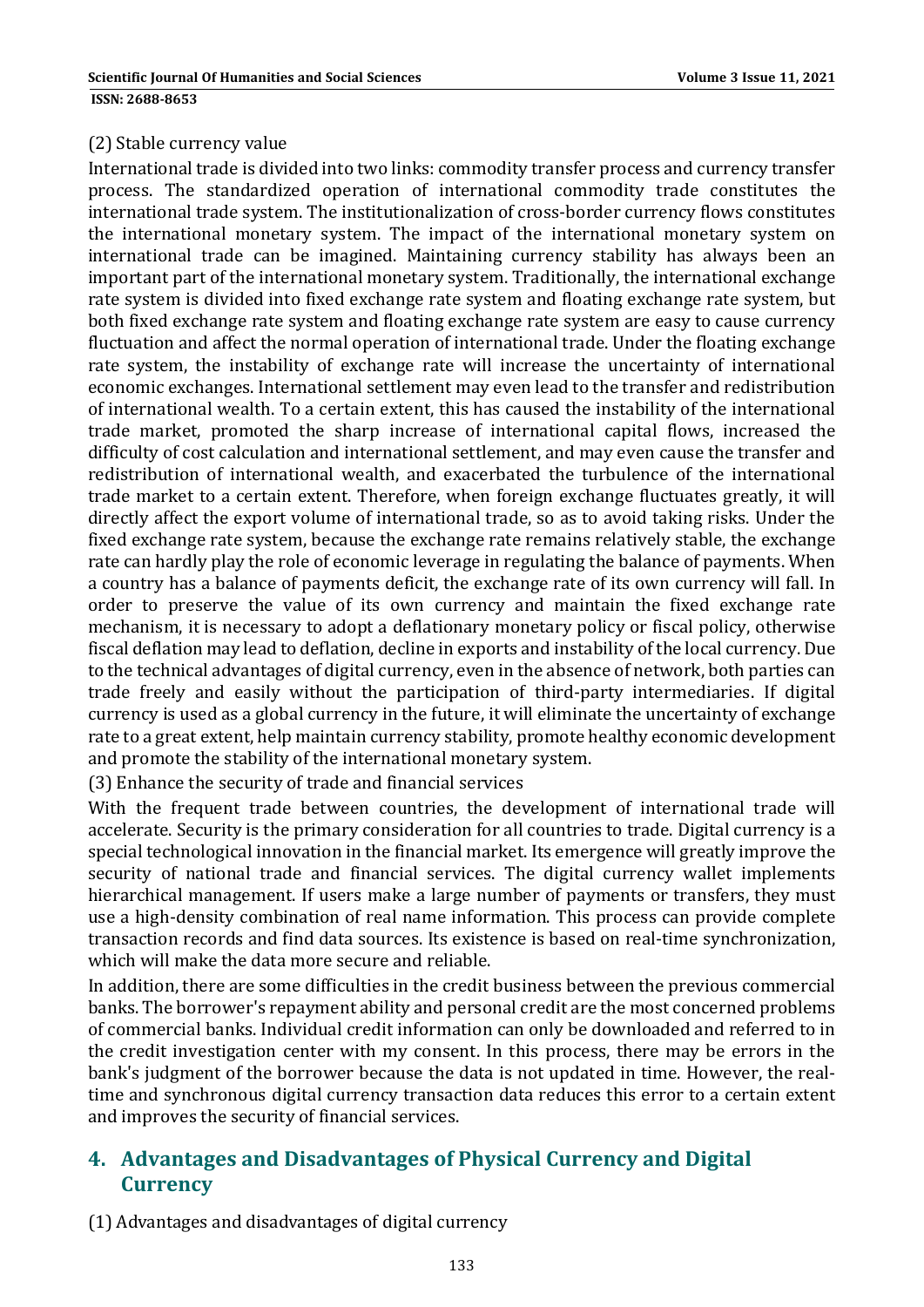### **Advantages:**

 $\Omega$  It can effectively reduce costs and improve payment efficiency.

In the issuance of digital currency, its storage and circulation are respectively changed from physical space storage to digital space storage, and logistics transportation to digital transfer, which saves the recovery, inventory, destruction and other links and related costs of traditional currency, and improves the convenience. In the transaction link, digital currency can only be recorded in the electronic account book without creating and maintaining personal accounts. Moreover, due to its decentralized nature, it can easily and quickly transfer domestic and foreign funds at low cost without using a third-party clearing institution.

 $(2)$  It can improve safety and reduce the possibility of counterfeiting. Digital currency transactions need to be confirmed and recorded by many nodes through the network. Based on the principle of cryptography, it is very difficult to forge and tamper with any transaction, which improves the security of digital currency transactions.

 $\overline{3}$ ) It is conducive to improving regulatory efficiency and building an efficient and stable financial system. Each transaction record of digital currency is traceable, anti-counterfeiting and tamper proof, which can provide a continuous and comprehensive data basis for macro monetary policy. Through big data analysis, it can accurately monitor the currency circulation speed, flow direction and monetary structure, assess financial risks, and help regulatory departments master the implementation of credit and industrial policies, so as to adjust relevant policies in time, Support social and economic development.

### **Disadvantages:**

 $\Omega$  Because of its legitimacy, non-legal digital currency will be difficult to circulate on a large scale all over the world.

 $(2)$  Because of its anonymity, non-legal digital currency may be used to evade supervision and engage in illegal or criminal activities, such as tax evasion and capital control, asset transfer, ICO financing scam and Ponzi scheme, which will damage the interests of investors and cause financial risks. 

③ Speculation and speculation on illegal fixed digital currency seriously threaten its value storage function. Fourth, the security of the illegal fixed digital currency trading platform needs to be further improved. Recently, the theft of trading platforms in Japan, South Korea and other countries shows that relevant trading institutions have deficiencies in network security and protecting investors' assets. Such events may affect the stability of the financial market.

 $\overline{a}$ ) Some illegal fixed digital currencies cannot meet the needs of daily economic activities because of their underlying data structure and algorithm, resulting in long payment and settlement time and low work efficiency.

(2) Advantages and disadvantages of real currency

### **Advantages:**

 $(1)$  It has its own value and use value

② Advantages of metal currency: stable value, easy to divide, easy to preserve, easy to carry, etc. 

③ Alternative currency mostly refers to paper currency, which has the advantages of convenient transaction and high credit.

### **Disadvantages:**

 $(1)$  The issuance of real currency needs to go through design, printing, return, storage and other links, as well as the production of relevant equipment. The cost of issuing a set of real currency is high. When it is divided, its value will be greatly reduced and the transaction scale will be small.